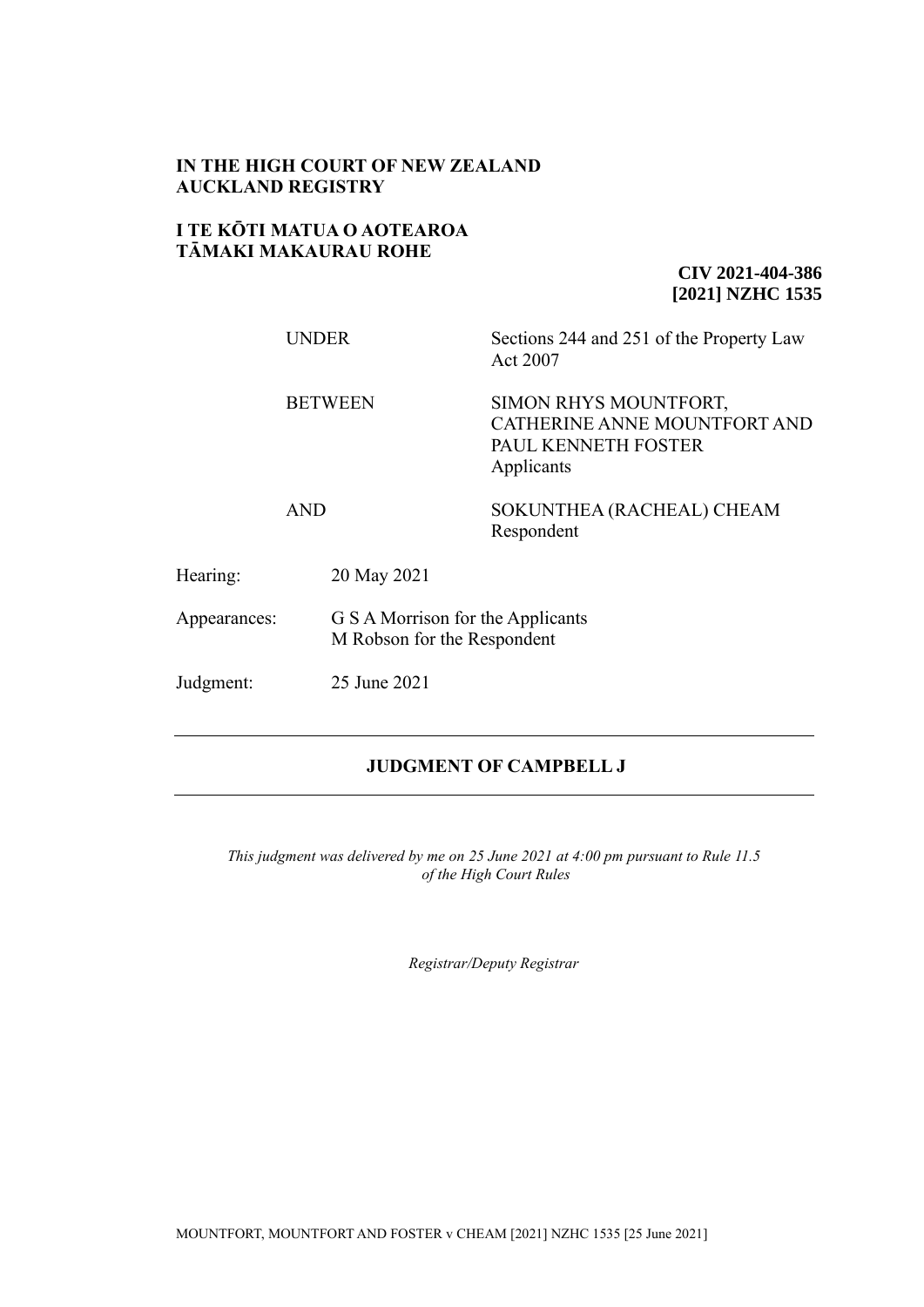#### **Introduction**

[1] The applicants own commercial premises in Ellerslie. They lease those premises to the respondent (Ms Cheam) under a deed of lease dated 1 October 2015. Ms Cheam operates a bakery from the premises.

[2] From March 2020 Ms Cheam's business was affected by the lockdowns and other measures imposed by the government in response to the COVID-19 pandemic. In June 2020 the parties agreed to a reduction of the rent payable by Ms Cheam under the lease. That agreement covered the period until 31 October 2020.

[3] The applicants allege that Ms Cheam failed to pay all the rent that was due on 1 October 2020 and 1 November 2020. Based on those alleged shortfalls, on 17 December 2020 the applicants served on Ms Cheam a notice under the Property Law Act 2007 (PLA) of their intention to cancel the lease.

[4] Ms Cheam has, on two grounds, refused to pay the amount the applicants allege is outstanding. First, the amount is based (in part) on a rent increase of 3.5 per cent from 1 April 2020. Ms Cheam disputes that increase. Secondly, Ms Cheam says that in October and November 2020 she was entitled to an abatement of rent for the effects of the government's COVID-19 restrictions.

[5] The applicants apply under s 244 of the PL A for an order for possession (and therefore cancellation), based on Ms Cheam's failure to comply with the PLA notice. Ms Cheam resists the application. She saysthere was no shortfall in her rent payments, the PLA notice was therefore invalid, and the applicants thus have no right to cancel the lease. Alternatively, she applies under s 253 of the PLA for relief against cancellation.

[6] Two issues arise. The first is whether Ms Cheam failed to pay all the rent due on 1 October 2020 and 1 November 2020. If Ms Cheam did fail to pay all the rent, the second issue is whether I should grant Ms Cheam relief against cancellation. To determine those issues, I first must set out the background.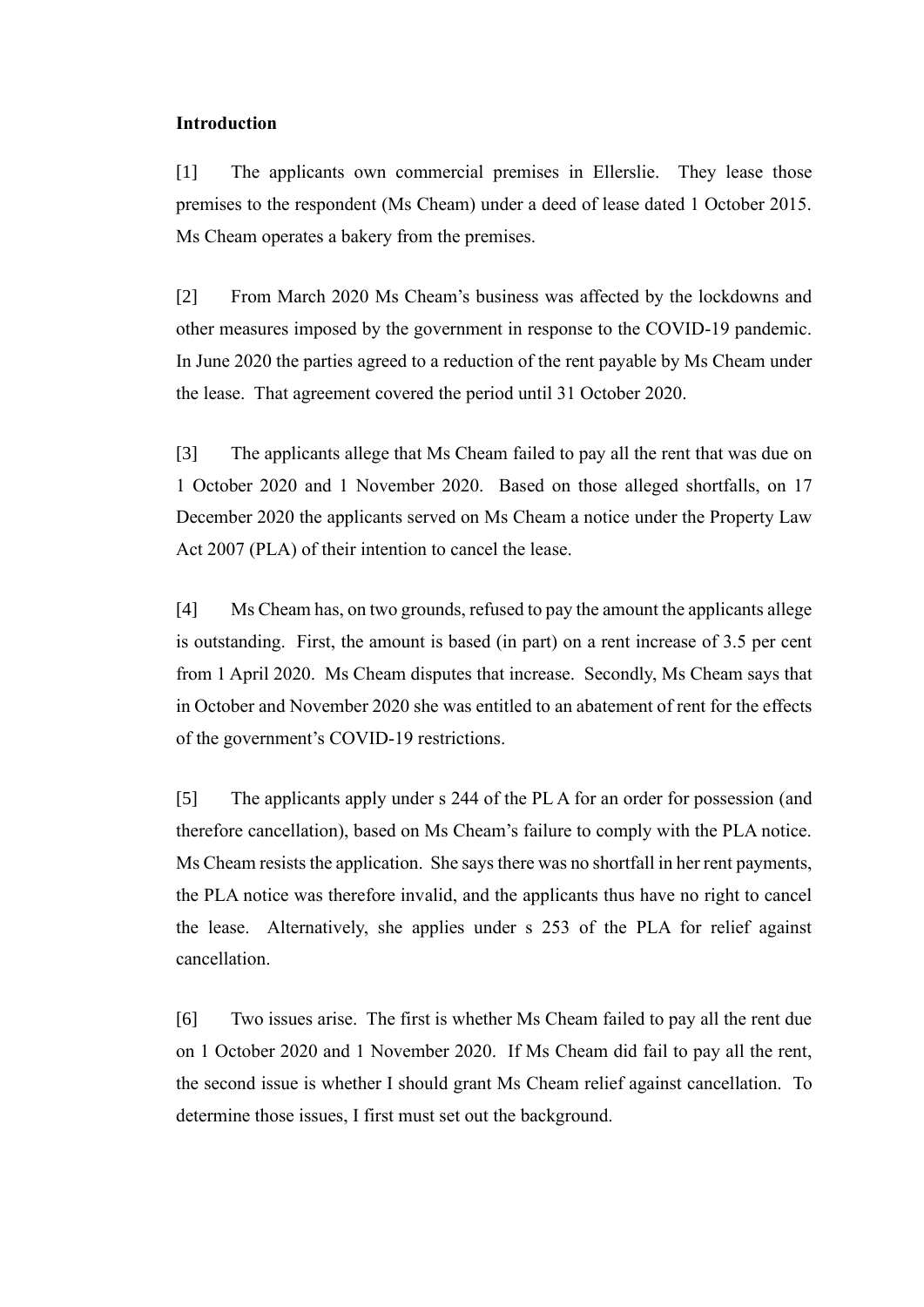### **Background**

[7] Although the deed of lease is dated 1 October 2015, the term of the lease commenced on 1 April 2014. Ms Cheam is obliged to pay rent by monthly payments in advance on the first day of each month.

[8] Between November 2019 and March 2020, Ms Cheam was often late in paying her rent. The applicants did not take any action, as Ms Cheam eventually paid.

[9] On 9 March 2020, Ms Cheam emailed the first-named applicant, Mr Mountfort. She said she had spoken to her accountant to discuss her position "in terms of continuing the lease or to cease it completely". She told Mr Mountfort that in 2019 she had "lost 400 customers coming to Ellerslie … due to the fact the ANZ had moved all of their contact centre staff to Sylvia Park". She noted that her business would be affected by COVID-19. She concluded: "The sooner we can get this lease out of the way, the better for all of us."

[10] On 25 March 2020, New Zealand was placed into a COVID-19 Alert Level 4 lockdown. That lockdown lasted until 27 April 2020. During that lockdown Ms Cheam was unable to access the premises to carry on her business.

[11] The applicants say that, on 1 April 2020, the rent payable under the lease increased by 3.5 per cent. The applicants say this was a fixed and automatic increase. Ms Cheam disputes the increase.

[12] After the lockdown was imposed, Ms Cheam did not pay any rent until 24 June 2020. The applicants initially made demands on Ms Cheam for unpaid rent. Ms Cheam responded by relying on cl 27.5 of the second schedule of the lease. Clause 27.5, which I will examine later, provides for an abatement of rent when the tenant cannot access the premises as a result of certain emergencies.

[13] After some correspondence and negotiation, in June 2020 the parties agreed to a reduction in the rent for the period 1 April to 31 October 2020 (the June 2020 agreement). For that period, the parties agreed the monthly rent would be based on the pre-1 April 2020 monthly rent (that is, before the 3.5 per cent increase asserted by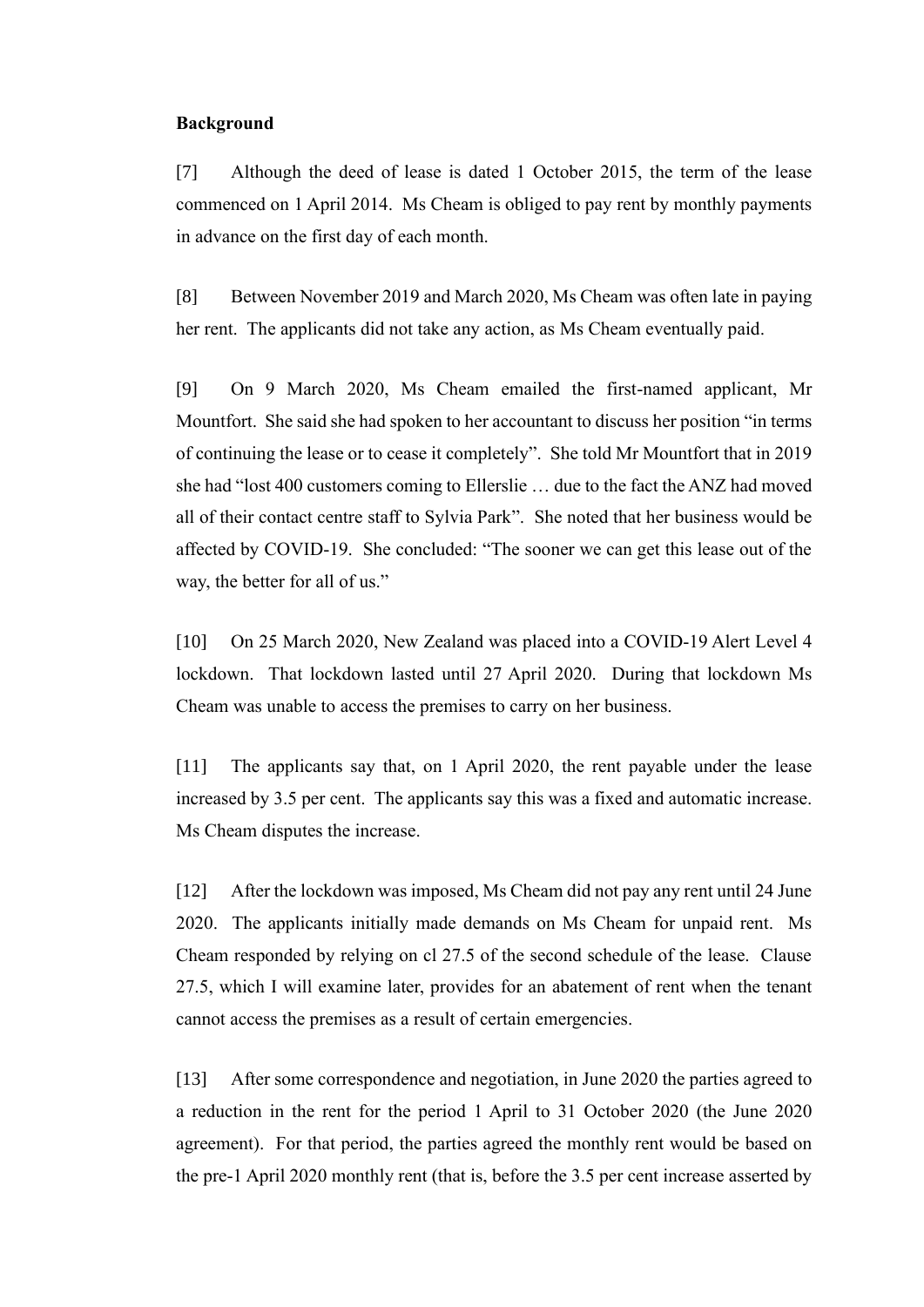the applicants). Moreover, Ms Cheam would only have to pay the following percentages of that monthly rent:

- (a) No rent for April 2020.
- (b) 40 per cent for May 2020.
- (c) 50 per cent for June 2020.
- (d) 60 per cent for July 2020.
- (e) 70 per cent for August 2020.
- (f) 80 per cent for September 2020.
- (g) 90 per cent for October 2020.

[14] As can be seen, the parties had agreed a graduated scheme, lasting until 31 October 2020. There was no agreed reduction beyond that date. Ms Cheam, in her affidavit filed in opposition to the application, said she agreed that the payments in the June 2020 agreement were to allow her to "slowly build back towards paying full rental until 01 November 2020".

[15] The applicants incurred legal costs of \$2,357.50 enforcing their right to recover rent (including issuing a letter of demand). On 30 June 2020, the applicants' lawyers invoiced Ms Cheam for that amount.

[16] Auckland returned to Alert Level 3 from 12 to 30 August 2020. During that time, Ms Cheam was able to access the premises and operate her business, albeit at a reduced level. The parties agreed to a further reduction in rent. They agreed that Ms Cheam would pay, for the month of September 2020, 50 per cent of the pre-1 April 2020 monthly rent (rather than the 80 per cent in the June 2020 agreement).

[17] Ms Cheam's payment for October 2020 was less than the amount the parties had agreed in the June 2020 agreement. The shortfall was \$1,940.26.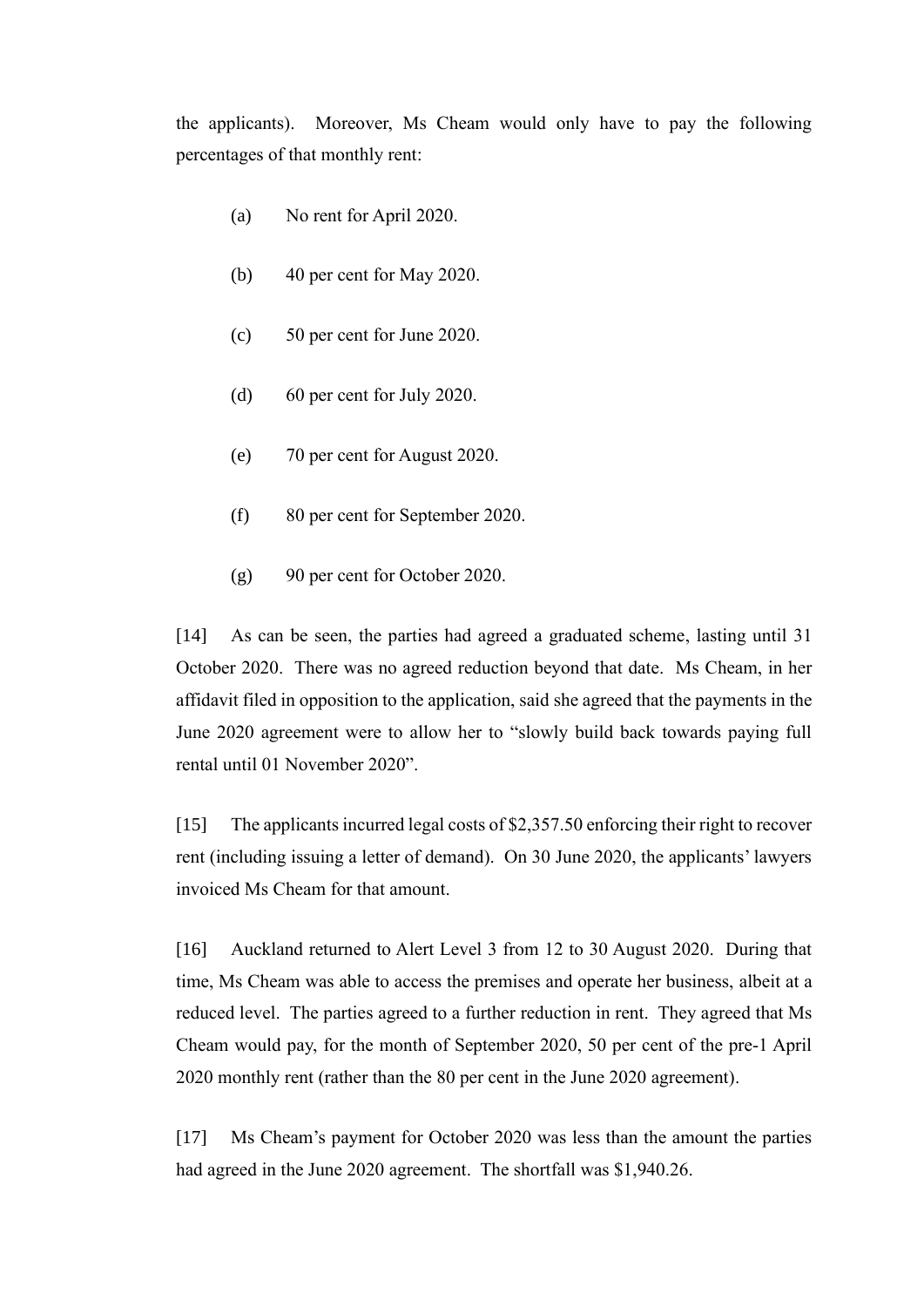[18] On 21 October 2020, the applicants' property manager, Bayleys, sent a letter to Ms Cheam. Bayleys set out the amounts payable each month from April to October 2020 according to the June 2020 agreement. Bayleys noted the shortfall in Ms Cheam's October 2020 rent payment, and asked her to pay by 30 October 2020. The letter also said that, from 1 November 2020, Ms Cheam was required to pay 100 per cent of the rent, at the post-1 April 2020 rate (that is, with the asserted 3.5 per cent increase).

[19] Ms Cheam responded to Bayleys' letter on 30 October 2020. She said she understood that the parties would meet each month while the effects of COVID-19 were still at play, to assess and review "what would be a fair rent based on my ability to pay". She said that the parties had not set a date as to when the contract could return to pre-COVID-19 terms. She denied she was in arrears for the 1 October 2020 rent.

[20] The next rent was payable on 1 November 2020. Ms Cheam paid that rent two days late. Her payment was \$2,166.63 less than the post-1 April 2020 monthly rent.

[21] Though Ms Cheam did not explain this at the time, for October 2020 she had paid 60 per cent, and for November 2020 she had paid 70 per cent, of the pre-1 April 2020 monthly rent. She was treating the further agreement to reduce the rent for September 2020 (to 50 per cent) as "resetting" the graduated scheme. Over the next three months her monthly rent payments were 80 per cent, 90 per cent and then 100 per cent of the pre-1 April 2020 monthly rent.

[22] On 10 November 2020, Bayleys wrote to Ms Cheam about the rent outstanding for October and November 2020. Bayleys again set out the amounts payable each month from April to October 2020 according to the June 2020 agreement, and stated that from 1 November 2020 Ms Cheam was required to pay 100 per cent of the rent at the post-1 April 2020 rate.

[23] Ms Cheam's solicitor responded to that letter on 17 November 2020. He said that Ms Cheam accepted the amounts set out in the 10 November 2020 letter as being the amounts to which the parties had agreed "to August 2020". He referred to COVID-19 restrictions that applied from 12 August to 7 October 2020. He asserted that under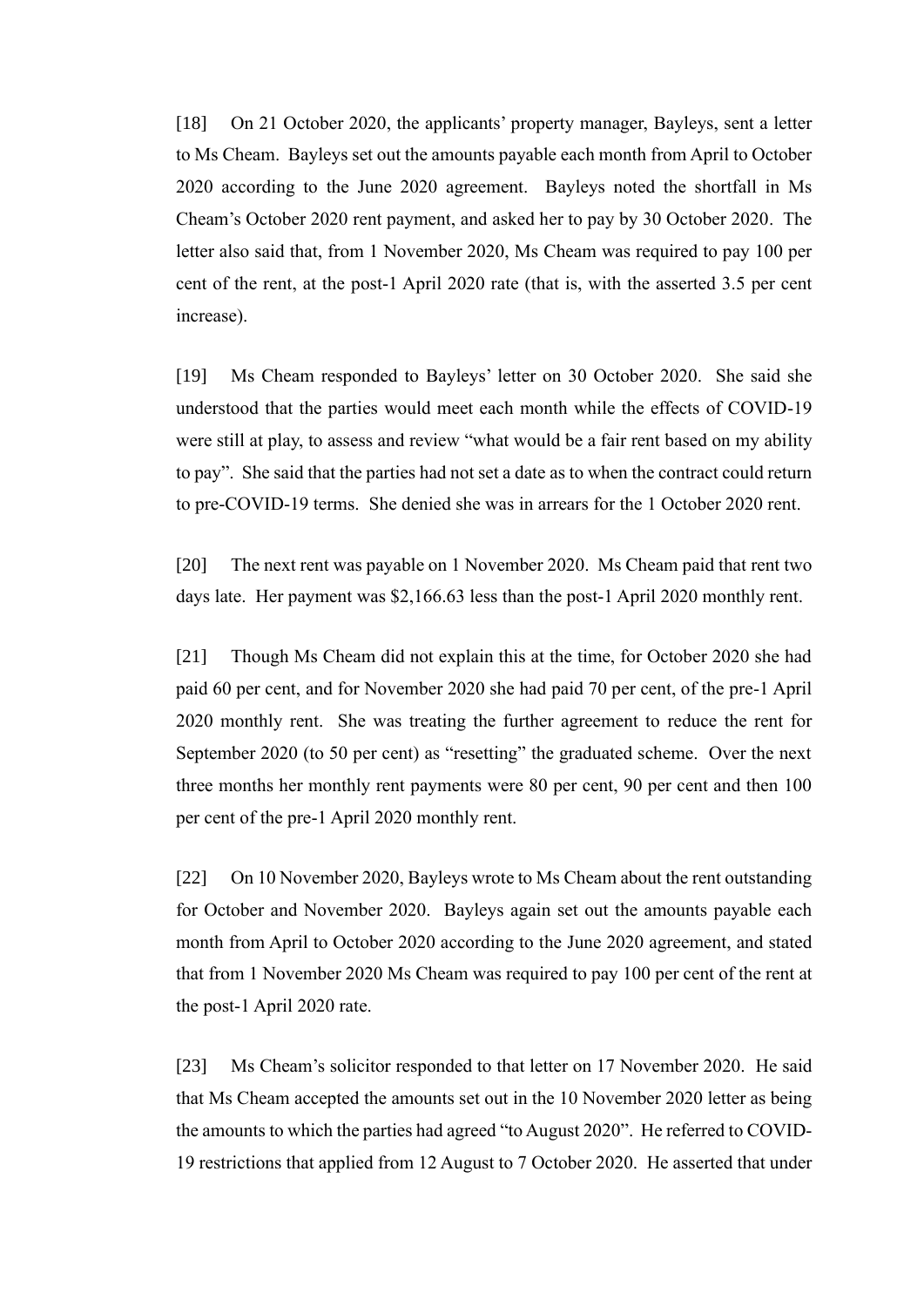cl 27.5 of the lease Ms Cheam was entitled to further abatements of rent for those restrictions.

[24] There was further correspondence between the parties' representatives. No resolution was achieved. On 17 December 2020, the applicants served a PLA notice on Ms Cheam. The notice claimed that Ms Cheam was in breach of the lease in two respects:

- (a) She had failed to pay rent of \$4,106.89 (being the shortfalls asserted by the applicants for October and November 2020).
- (b) She had failed to pay the legal costs for which she had been invoiced on 30 June 2020, in the sum of \$2,357.50.

[25] The PLA notice expired without Ms Cheam making any payment of the rent or costs specified in the notice. Ms Cheam has continued to refuse to pay any of those amounts.

[26] Moreover, Ms Cheam has continued to pay rent based on the pre-1 April 2020 monthly rent. She disputes that the rent increased by 3.5 per cent on 1 April 2020. In addition, Ms Cheam paid only a portion of the pre-1 April 2020 monthly rent for the months of December 2020 (80 per cent), January 2021 (90 per cent), and March 2021 (75 per cent). For those months she asserts an entitlement to abatements of rent under cl 27.5, based on COVID-19 restrictions.

[27] On 23 February 2021, the applicants attempted to re-enter the premises peaceably. They say that Ms Cheam interfered with their attempt. Ms Cheam denies this. She says the applicants had no entitlement to re-enter, peaceably or otherwise.

[28] Having failed to re-enter the premises, the applicants filed this application for possession on 8 March 2021.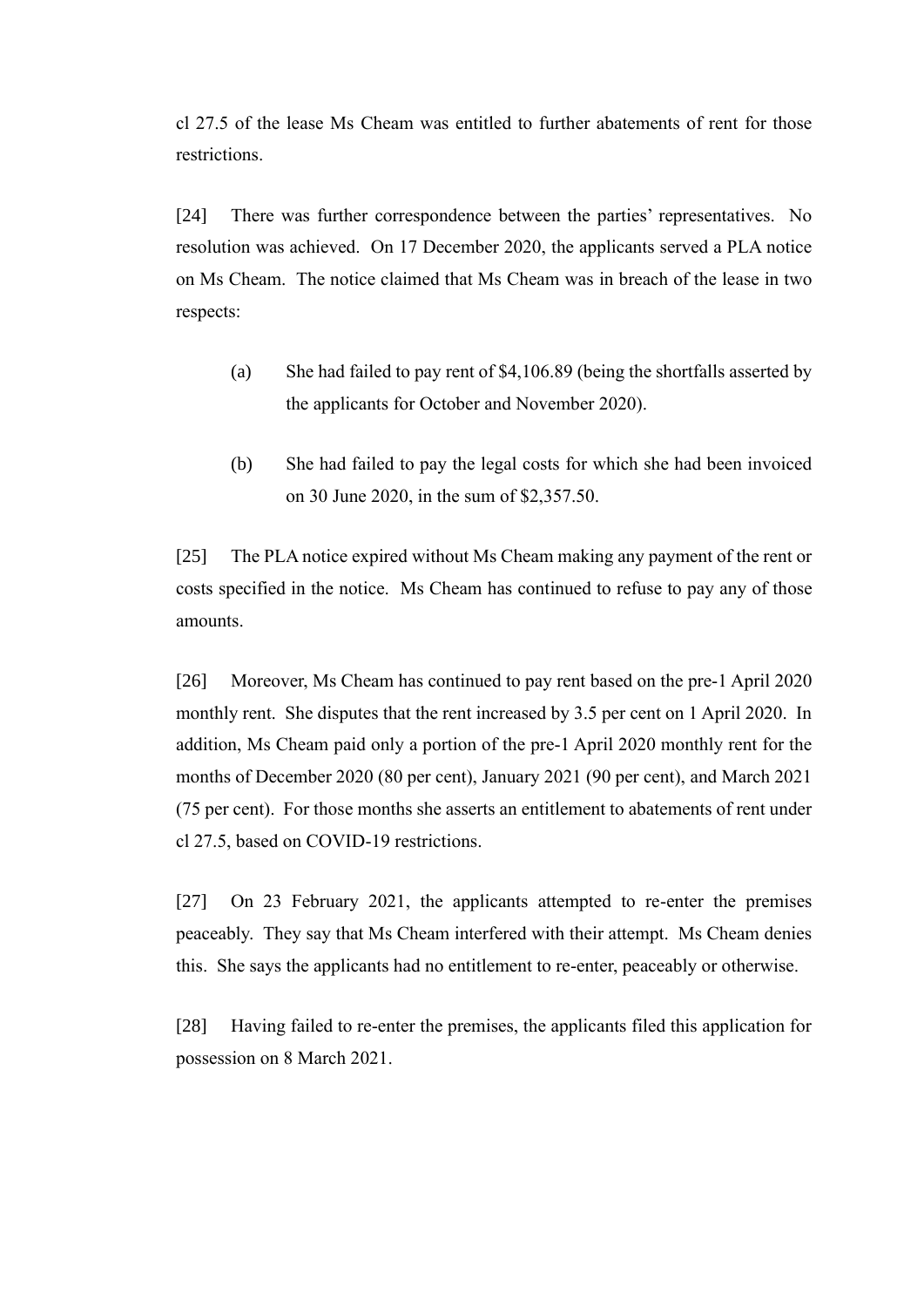#### **The parties' respective cases**

[29] Under cl 28.1(a) of the lease the applicants are entitled to cancel the lease if the rent has been in arrears 10 working days after any rent payment date. That entitlement is subject to Ms Cheam having failed to remedy that breach after service of a notice in accordance with s 245 of the PLA.

[30] The applicants' application for possession is based on the rent payable on 1 October 2020 and 1 November 2020 being in arrears for 10 working days, and Ms Cheam failing to remedy that breach after service of the PLA notice on 17 December 2020. The applicants say that the rent payable on 1 October 2020 was the reduced amount that had been agreed in the June 2020 agreement, and that the rent payable on 1 November 2020 was the post-1 April monthly rent, without any reduction.

[31] Ms Cheam has, in her notice of opposition, raised several grounds for her refusal to pay the shortfalls claimed by the applicants for the October 2020 and November 2020 rent. First, for November 2020 the shortfall is based (in part) on the rent having automatically increased by 3.5 per cent from 1 April 2020. Ms Cheam disputes that increase. Secondly, Ms Cheam says that for each month she is entitled to a further abatement of rent under cl 27.5 for the ongoing effects of the government's COVID-19 restrictions. Thirdly, Ms Cheam says the applicants are estopped from claiming the lease is cancelled.

[32] There is no dispute that, apart from the three grounds raised by Ms Cheam, the PLA notice was valid. So, if the applicants overcome those three grounds, they are entitled to cancel the lease.

[33] In that event, Ms Cheam says that the Court should grant her relief against cancellation under s 253 of the PLA. The applicants oppose any relief, primarily on the ground there are serious concerns about Ms Cheam's ongoing ability to pay rent.

## **The issues**

[34] The issues are: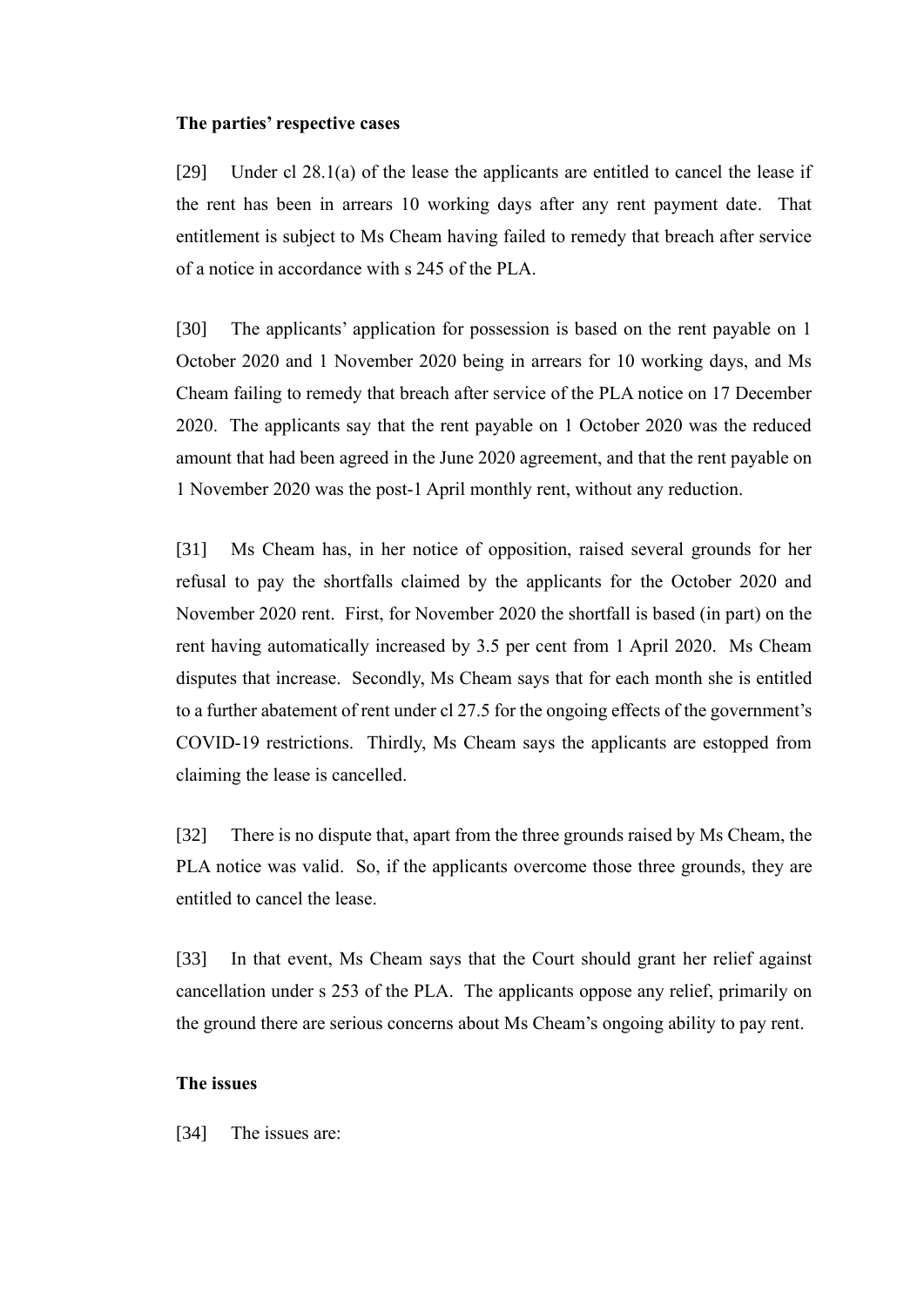- (a) Did Ms Cheam fail to pay all the rent due on 1 October 2020 and 1 November 2020? This raises two sub-issues:
	- (i) Did the rent increase by 3.5 per cent from 1 April 2020?
	- (ii) In October and November 2020 was Ms Cheam entitled to an abatement of rent for the ongoing effects of the government's COVID-19 restrictions?
- (b) Are the applicants estopped from cancelling the lease?
- (c) If the applicants are entitled to cancel the lease, should Ms Cheam be granted relief against cancellation?

# **Did Ms Cheam fail to pay all the rent due on 1 October 2020 and 1 November 2020?**

*Did the rent increase by 3.5 per cent from 1 April 2020?*

[35] Whether the rent increased by 3.5 per cent from 1 April 2020 depends on the terms of the lease.

[36] The lease is in the Auckland District Law Society's (ADLS) standard form for a deed of lease, sixth edition 2012 (2). It is for a term of 10 years commencing 1 April 2014, with two rights of renewal of five years each. The renewal dates are therefore 1 April 2024 and 1 April 2029.

[37] Clause 11 of the first schedule specifies rent review dates:

| 11. | <b>RENT REVIEW DATES:</b> ///(0)<br>(Specify review type and insert dates<br>for initial term, renewal dates and                                          | Market rent review dates:<br><b>Each Renewal Date</b>            |
|-----|-----------------------------------------------------------------------------------------------------------------------------------------------------------|------------------------------------------------------------------|
|     | renewal terms. Unless dates are<br>specified there will be no reviews.<br>Where there is a conflict in dates, the<br>market rent review date will apply.) | Fixed<br>CPI rent review dates:<br>in accordance with clause 2.5 |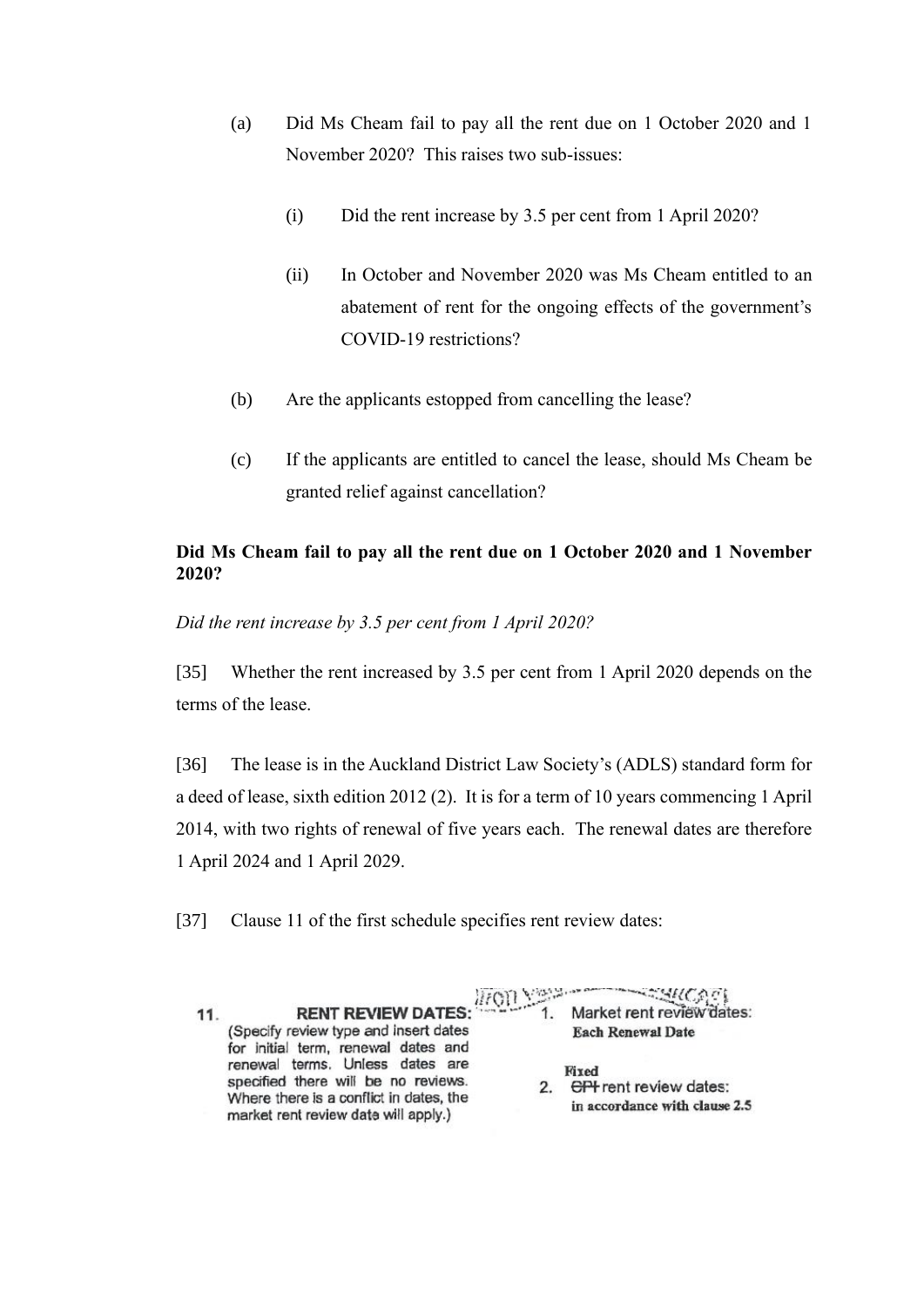[38] The ADLS standard form of lease provides for market rent reviews (governed by cls 2.1 to 2.4 of the second schedule) and CPI rent reviews (governed by cls 2.5 and 2.6). Clause 11 of the first schedule indicates that there are to be fixed rent reviews instead of CPI rent reviews. That is reflected in the second schedule, where standard cls 2.5 and 2.6 have been struck out, and the following bespoke cl 2.5 has been added:

**Fixed Rent Review** 

 $2.5$ Two yearly beginning on the second anniversary of the Commencement Date the annual rental payable shall increase by a fixed rate of 3.5% of the annual rental payable for the 24 month period immediately preceding the fixed rent review date. This fixed rent review shall apply during the initial term of the lease and any renewed term of this Lease.

[39] Despite the clarity of these provisions, Ms Cheam's position was that the 3.5 per cent increase under cl 2.5 was not automatic. She said that it could be "challenged by the tenant". Mr Robson, counsel for Ms Cheam, described the applicants as having "unilaterally imposed" the 3.5 per cent increase. He submitted that the fixed rent review under cl 2.5 was subject to determination in accordance with cls 2.1 to 2.4.

[40] I reject that submission. The effect of cl 2.5 is clear. Every two years from the commencement date the rent "shall increase" by 3.5 per cent. The increase is mandatory, and does not depend on either party taking any steps. In short, an increase of rent under cl 2.5 is automatic. Moreover, the increase is not subject to a determination of market rent under cls 2.1 to 2.4. Clauses 2.1 to 2.4 apply only to market rent reviews, which occur (in accordance with cl 11 of the first schedule) only on renewal dates.

[41] I conclude that the rent increased by 3.5 per cent on 1 April 2020.

*In October and November 2020 was Ms Cheam entitled to an abatement of rent for the ongoing effects of the government's COVID-19 restrictions?*

[42] Ms Cheam says that in October and November 2020 she was entitled to an abatement of rent under cl 27.5. This provides:

#### **No Access in Emergency**

27.5 If there is an emergency and the Tenant is unable to gain access to the premises to fully conduct the Tenant's business from the premises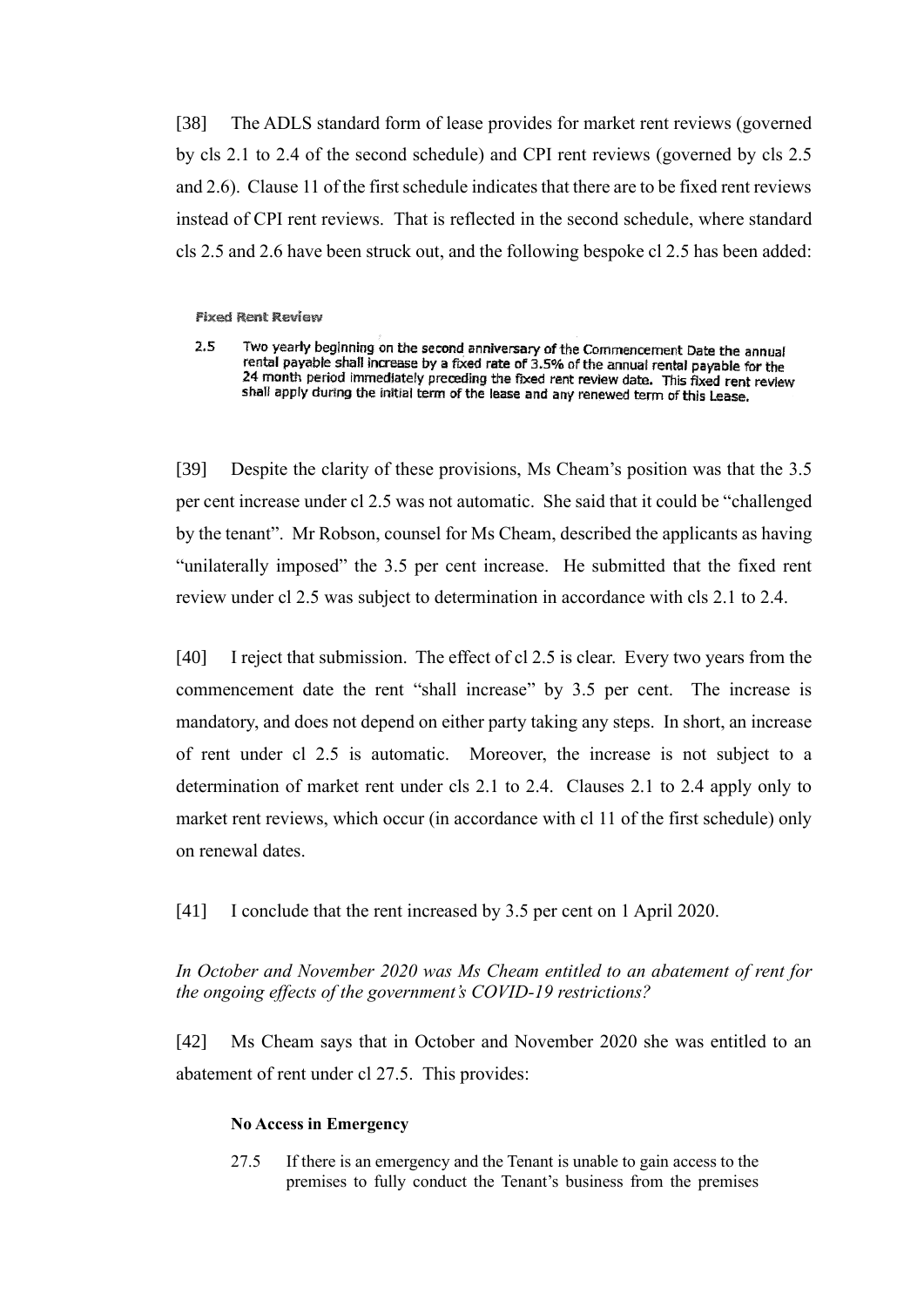because of reasons of safety of the public or property or the need to prevent reduce or overcome any hazard, harm or loss that may be associated with the emergency including:

- (a) a prohibited or restricted access cordon applying to the premises; or
- (b) prohibition on the use of the premises pending the completion of structural engineering or other reports and appropriate certifications required by any competent authority that the premises are fit for use; or
- (c) restriction on occupation of the premises by any competent authority.

then a fair proportion of the rent and outgoings shall cease to be payable for the period commencing on the date when the Tenant became unable to gain access to the premises to fully conduct the Tenant's business from the premises until the inability ceases.

[43] The lease defines "emergency" in cl 47.1(d). It includes an epidemic. It is common ground that the COVID-19 pandemic falls within the definition.

[44] Clause 27.5 applies if there is an emergency and "the Tenant is unable to gain access to the premises to fully conduct the Tenant's business from the premises" because of the reasons set out in the clause. The key issue is whether Ms Cheam was, during October or November 2020, unable to gain access to the premises to fully conduct her business from those premises.

[45] As to the meaning of "the Tenant is unable to gain access to the premises to fully conduct the Tenant's business from the premises", Mr Morrison, for the applicants, referred me to a decision of Associate Judge Bell on cl 27.5, *Coffee Culture Franchises Ltd v Home Straight Park Trustees Ltd*. 1 His Honour said that under a lease the tenant has the right to occupy the premises and the right to allow and bar entry to others. To operate a business from leased premises, the tenant must have access for itself, and also for its staff, suppliers, and customers. He therefore concluded cl 27.5 could be triggered if the tenant's customers were unable to gain access to the premises.<sup>2</sup>

<sup>1</sup> *Coffee Culture Franchises Ltd v Home Straight Park Trustees Ltd* [2021] NZHC 577.

At [28].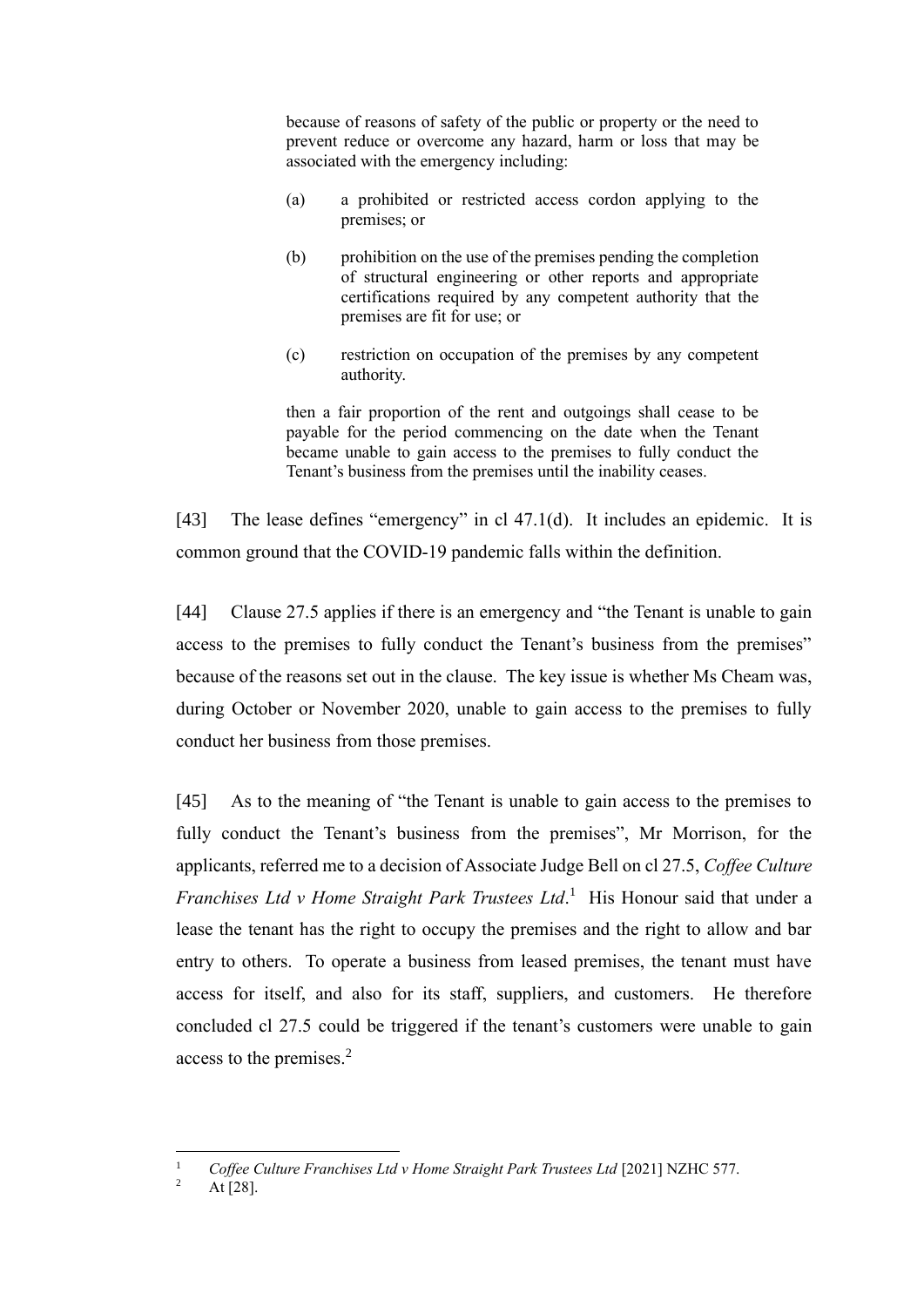[46] Mr Morrison told me the applicants therefore conceded that cl 27.5 would be triggered not only if Ms Cheam was unable to gain access to the premises, but also if Ms Cheam's customers were unable to do so. I will proceed on that basis, without deciding whether the concession is correct.

[47] In March 2020, the New Zealand government introduced a 4-tier Alert Level system to help address the COVID-19 pandemic. I will summarise the restrictions placed on businesses under those Alert Levels, as relevant to Ms Cheam's business.

[48] Under Alert level 1, Ms Cheam had to display a QR code at her business. There were no other restrictions.<sup>3</sup> Under Alert Level 2, there were additional restrictions.<sup>4</sup> Restaurants and cafes could not have more than 100 customers at any one time. Customers generally had to be seated. There had to be one metre between tables, with only one worker serving any table. Under Alert Level 3, Ms Cheam's businesses could operate, but customers could not come onto her premises. Under Alert Level 4, all businesses had to close, except for essential services. Ms Cheam's business, not being an essential service, had to close during Alert Level 4.

[49] The applicants accept that during Alert Levels 3 and 4, Ms Cheam is unable to access her premises to fully conduct her business, and so cl 27.5 is triggered. But they do not accept that cl 27.5 is triggered under Alert Levels 1 and 2. The applicants point out that in October 2020, Auckland was at Alert Level 2 for seven days and at Alert Level 1 for the balance of the month. Throughout November 2020, Auckland was at Alert Level 1.

[50] Ms Cheam has a wider view of cl 27.5 She says that it is not just about access, but requires consideration of whether "because of Covid-19 restrictions and effects on trading patterns the ability to fully conduct my business has been restored". Ms Cheam complains that the applicants "were not willing to consider the ongoing effects of Covid-19".

<sup>3</sup> COVID-19 Public Health Response (Alert Level Requirements) Order 2020, cl 8 (as from 7 October 2020).

<sup>4</sup> COVID-19 Public Health Response (Alert Level Requirements) Order 2020, cls 12 and 19 (as from 23 September 2020 to 7 October 2020).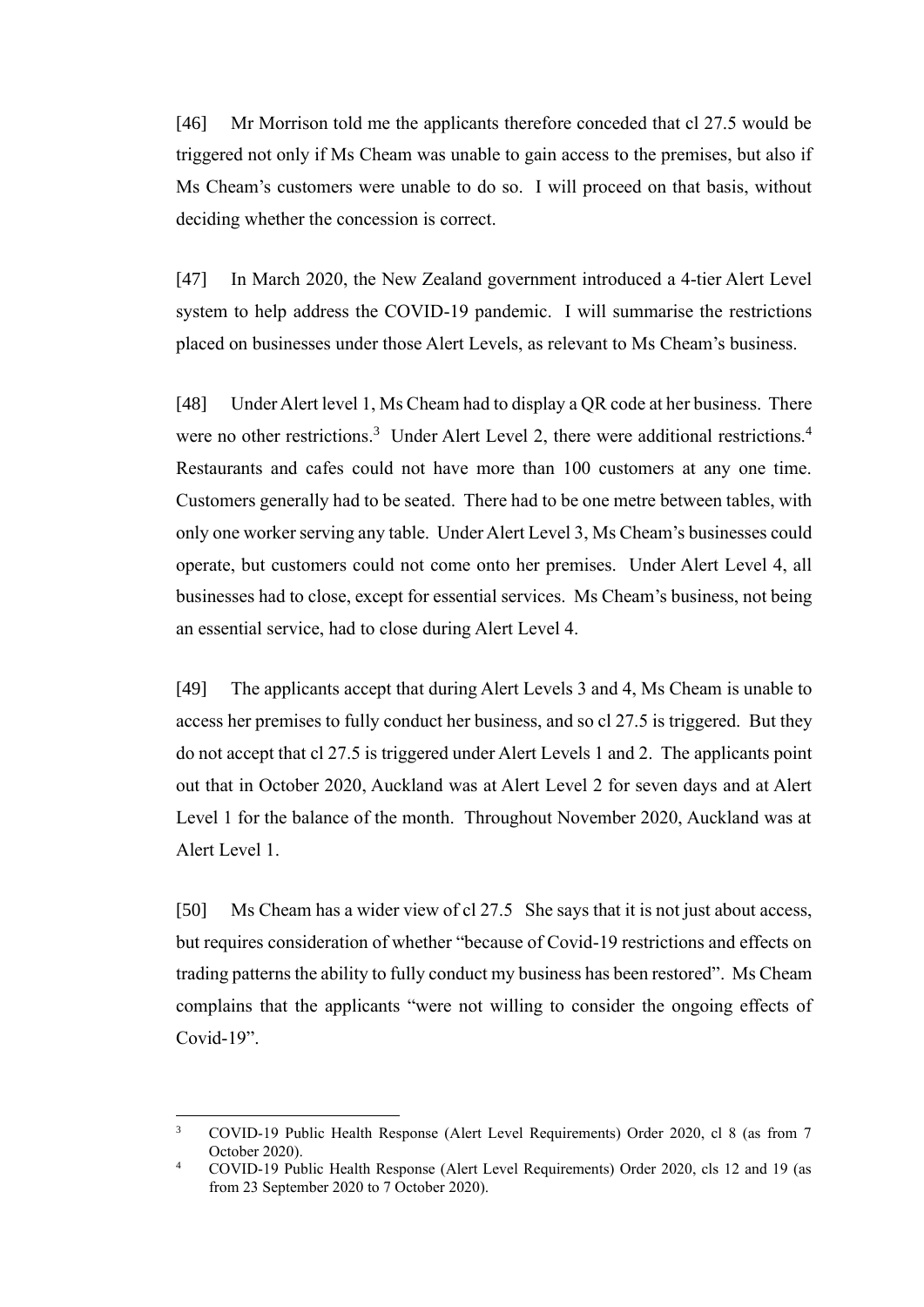[51] Ms Cheam addressed the effects of COVID-19, and Alert Levels 1 and 2, in her affidavits. She does not say that any of the restrictions that applied under Alert Levels 1 and 2 (such as the need to display a QR code, the 100-customer limit, or the requirement that customers be seated) had any effect on her ability to access her premises to fully conduct her business.<sup>5</sup> Rather, her evidence is that the level of custom or trade was affected by the wider effects of the COVID-19 pandemic. For example, she said that "even with Alert Level 2 … the streets did not return to the busy level of pre Covid-19 restrictions"; "for some of my regular customers the move to working from home has become permanent"; and "even with being in Alert Level 1 I have elderly customers from the nearby retirement village who have advised that they will only return when they had a vaccine".

[52] None of that amounts to Ms Cheam, or her customers, being unable to access her premises. Fewer customers are choosing to come to her business, even under Alert Levels 1 and 2, but not because of any restriction on access. Ms Cheam captured this in her first affidavit, saying:

Covid-19 restrictions were not just about access. It was also the greatly reduced number of customers even when alert levels were lowered.

[53] Indeed. But cl 27.5 *is* about access. It is not triggered merely by a general downturn in custom caused by the pandemic. I reject Ms Cheam's argument to that effect.

[54] I conclude that cl 27.5 did not apply during either October or November 2020. Ms Cheam was not entitled to an abatement of rent under that clause for either month.

#### **Are the applicants estopped from cancelling the lease?**

[55] In her notice of opposition Ms Cheam asserted that the applicants were estopped from cancelling the lease.

<sup>&</sup>lt;sup>5</sup> Ms Cheam said very little about the detail of her business. It would be most unlikely for a bakery to be affected by, for example, a 100-customer limit. If there had been such an effect, I expect Ms Cheam would have said so in her affidavits. She did not.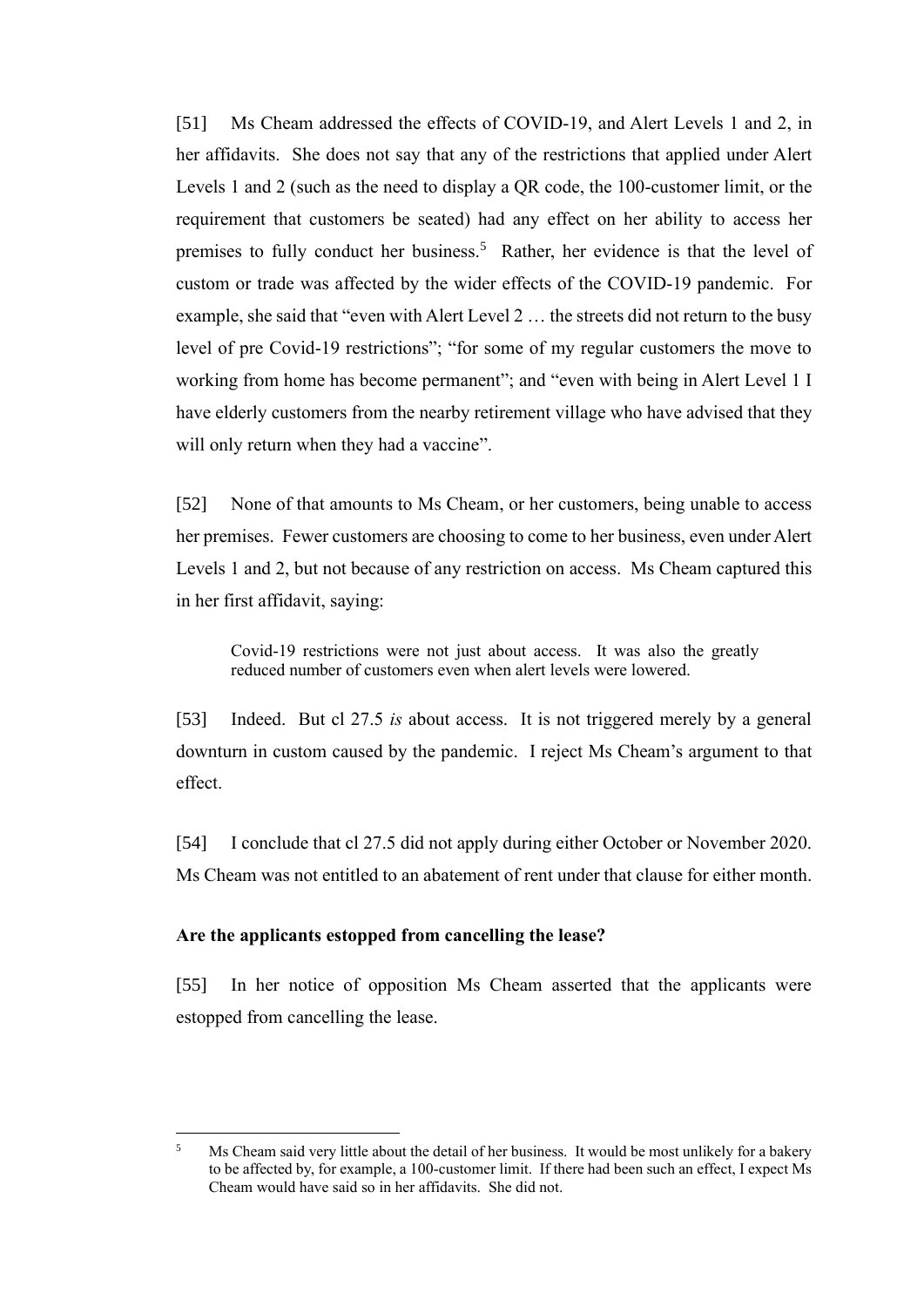[56] Mr Robson addressed estoppel only briefly in his written submissions, and not at all in his oral submissions. In his written submissions, he said that Ms Cheam had continued to maintain that cl 27.5 applied, while the applicants had ignored cl 27.5. That does not come close to establishing an estoppel.

[57] Mr Morrison took me to the letter Bayleys sent to Ms Cheam dated 21 October 2020. The letter records the rent reductions that had been agreed in the June 2020 agreement, and the further rent reduction agreed for September 2020. Bayleys told Ms Cheam that the applicants had declined her request for a further abatement of rent. Bayleys also told Ms Cheam that from 1 November 2020 she was required to pay 100 per cent of the monthly rent at the reviewed rate (that is, including the 3.5 per cent increase that occurred on 1 April 2020).

[58] The applicants made their position clear to Ms Cheam (and my earlier findings mean that their position was justified). There is no basis for finding that the applicants were estopped from claiming that Ms Cheam was liable to pay the full rent for October and November 2020, or from cancelling the lease when Ms Cheam failed to remedy her underpayment of that rent following service of the PLA notice.

### **Conclusion on applicants' entitlement to cancel the lease**

[59] Given the findings above, I conclude that the applicants are entitled to possession and therefore to cancel the lease. I now turn to consider whether Ms Cheam should be granted relief against cancellation.

#### **Should Ms Cheam be granted relief against cancellation?**

[60] Section 253 of the PLA allows Ms Cheam to apply for relief against the cancellation of the lease.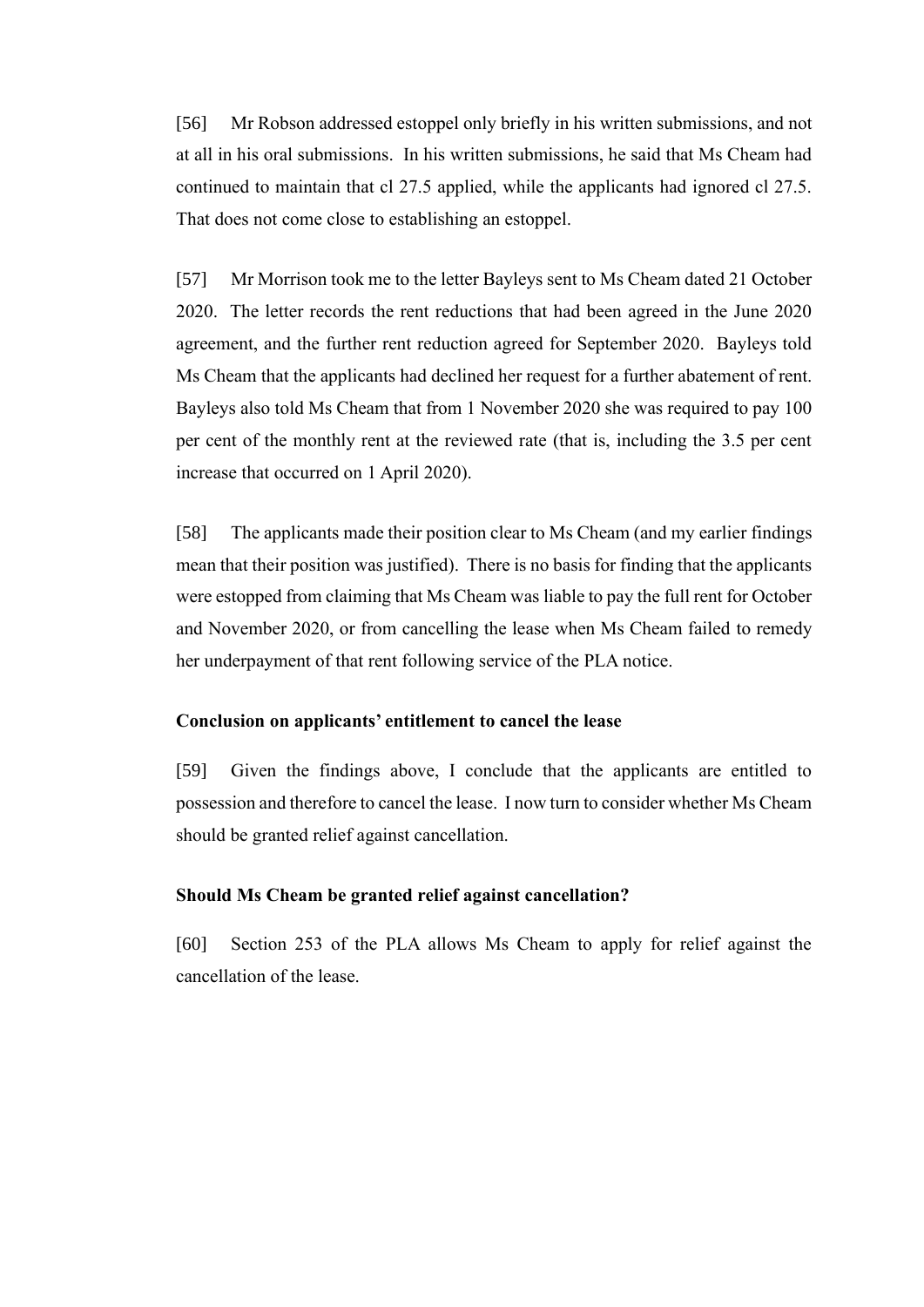## *Legal principles*

[61] The Court's power to grant relief against cancellation is discretionary. If relief is granted, the Court may grant the relief on any conditions (including as to expenses, damages, compensation, or any other relevant matters) that it thinks fit.<sup>6</sup>

[62] Where the lessee's breach consists solely of a failure to pay rent, there is a presumptive right to relief on payment of the arrears and costs. It is only in exceptional circumstances that relief will be denied where the arrears and costs are paid.<sup>7</sup>

[63] One category of exceptional circumstances is where the lessee is hopelessly insolvent.<sup>8</sup> Mere suspicion of insolvency is not enough.<sup>9</sup> The Court needs to be satisfied that there is no realistic chance the next rental commitments can be met.<sup>10</sup> The mere fact that the lessee has been a poor payer in the past is not, without more, a ground for refusing relief against cancellation. $^{11}$ 

[64] Mr Morrison submitted that it is well-established that for the Court to grant relief against cancellation for non-payment of rent, either the money needs to have been paid, or there needs to be a "high degree of certainty" that it will be paid.<sup>12</sup> I do not accept that submission. It is contrary to the approach that I have set out in the previous paragraph, which is well supported by the cases I have cited.

[65] If relief is granted, it is invariably on the condition that any arrears and costs be paid within a time specified by the Court.<sup>13</sup>

 $6$  Section 256(1).

<sup>7</sup> *Gill v Lewis* [1956] 2 QB 1; *Mulholland* v *Waimarie Industries Ltd* (2009) 10 NZCPR 590 (HC) at [23](1).

<sup>8</sup> *Inner City Businessmen's Club Ltd v James Kirkpatrick Ltd* [1975] 2 NZLR 636; *Mulholland v Waimarie Industries Ltd* (2009) 10 NZCPR 590 (HC) at [23](3).

<sup>9</sup> *Guardsman Restaurant (Christchurch) Ltd v Victoria Square Estates Ltd* (1987) 13 NZCPR 668; *Mulholland v Waimarie Industries Ltd* (2009) 10 NZCPR 590 (HC) at [23](4).

<sup>10</sup> *QT Hospitality Ltd v Oxford Holdings Ltd* (2007) 8 NZCPR 817 (HC) at [19].

<sup>11</sup> *QT Hospitality Ltd v Oxford Holdings Ltd* (2007) 8 NZCPR 817 (HC) at [11]-[17], and the cases there cited.

<sup>12</sup> Mr Morrison primarily cited *Stylo Medical Services Ltd v Hum Hospitality Ltd* [2020] NZHC 2969 at [34].

<sup>13</sup> *Barton Thompson & Co Ltd v Stapling Machines Ltd* [1966] Ch 499 at 510. For an example, see *Guardsman Restaurant (Christchurch) Ltd v Victoria Square Estates Ltd* (1987) 13 NZCPR 668.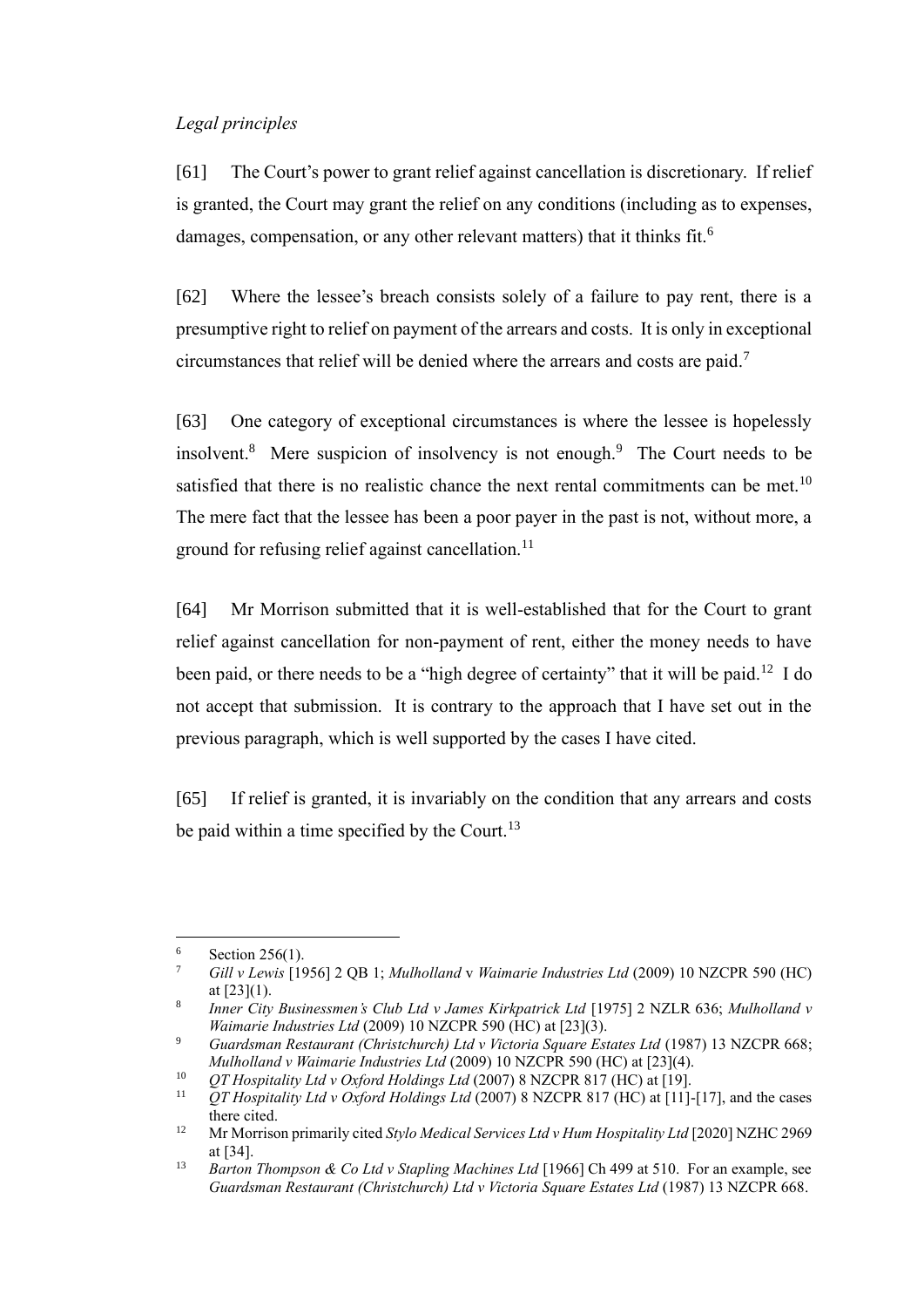### *The parties' positions*

[66] In her affidavits, Ms Cheam said she is not in any financial difficulty, and there is no basis for any concern about her ongoing ability to pay rent. At the hearing, Mr Robson told me that if relief were granted, Ms Cheam was willing to pay whatever was determined to be owing.

[67] The applicants opposed the grant of any relief. They said there is no "high degree of certainty" that Ms Cheam will pay the arrears and costs. They also said that Ms Cheam's claim about her ongoing ability to pay rent is contradicted by the statements made on her behalf by her solicitor.<sup>14</sup> In a letter of 15 February 2021, Ms Cheam's solicitor said she had been trading at a loss since the first lockdown, that both parties needed to come to a fair modification of the lease, and that if a reasonable rental could not be struck Ms Cheam "faces having to close her business".

#### *Events after the hearing*

[68] I heard this application on 20 May 2021. On 16 June 2021, the applicants filed a memorandum advising that Ms Cheam had not made any payment towards the monthly rent that was payable on 1 June 2021. Counsel advised that the applicants had sought an explanation from Ms Cheam, but had not received any response (or payment).

[69] On 17 June 2021, Mr Robson filed a memorandum advising that Ms Cheam had paid the rent for June 2021 that day. (As it turned out, Ms Cheam had paid rent at the pre-1 April 2020 rate.) By way of explanation for the rent being 16 days late, Mr Robson stated that Ms Cheam advised she "had been waiting for the decision of the Court before paying the rent". Mr Robson also informed me that Ms Cheam advised that once the Court had made its decision "she will enter discussions with the Applicant on payments due according to the decision of the Court".

[70] Ms Cheam's approach to her obligations under the lease, as reflected in Mr Robson's memorandum, is of serious concern. That she was waiting for my decision

<sup>&</sup>lt;sup>14</sup> Mr Morrison also relied on some other statements by Ms Cheam, but I regard them as equivocal.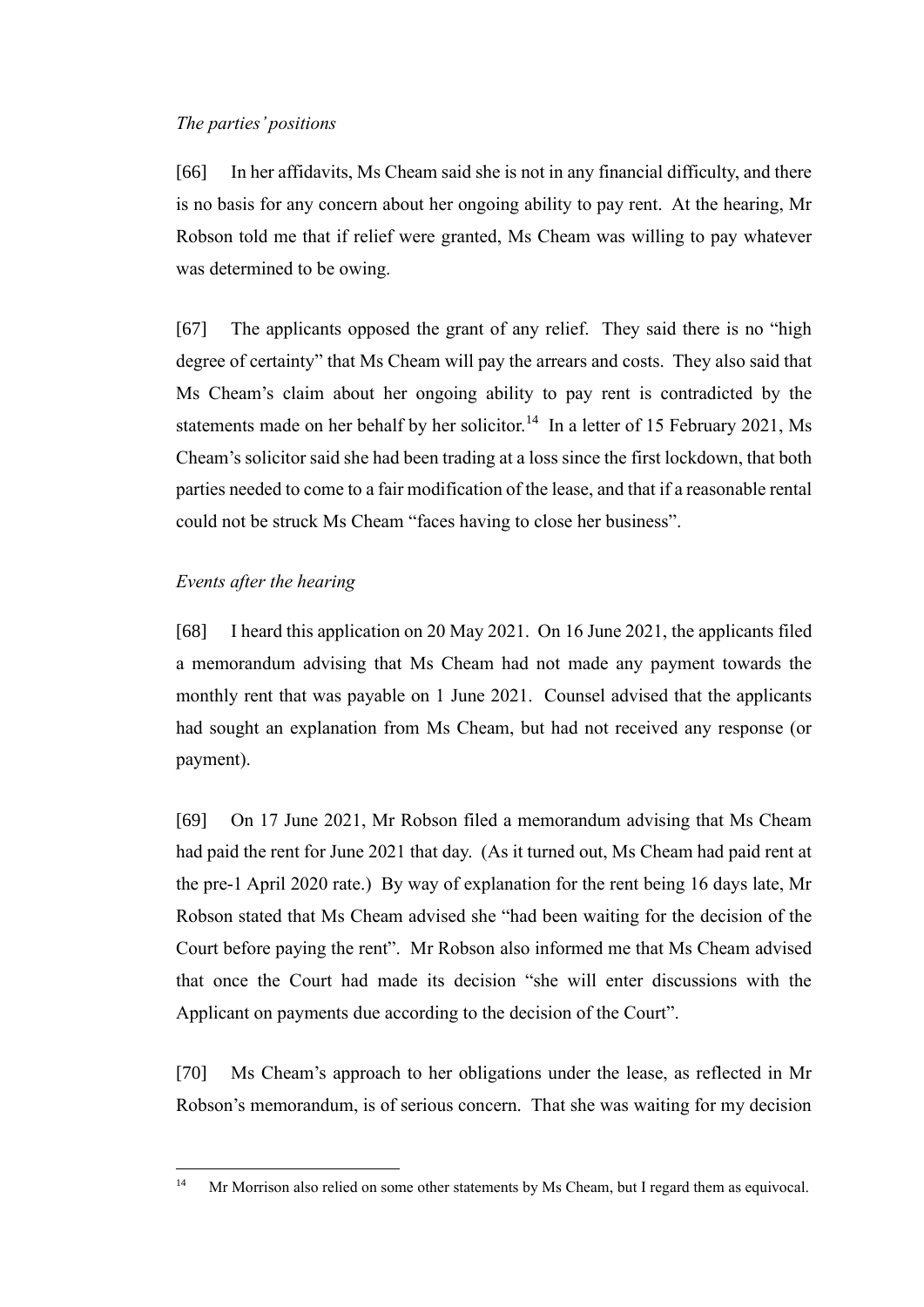did not give her any justification to withhold rent that was payable. The payments that are due under the lease, particularly once they are determined by this Court, are not a matter of mere discussion with the applicants. They are a matter of legal obligation.

#### *Decision*

[71] Ms Cheam's failure to pay rent has arisen from a dispute over the amount of rent payable under the lease. In such cases the fact that the lessee has not, at the time of the hearing, paid the disputed amount of rent should not, in itself, stand in the way of relief being granted (on condition that the rent, and other arrears, are paid). However, relief should be refused if I am satisfied that there is no realistic chance the arrears, or the next rent commitments, can or will be met.

[72] I am of the view that relief should be granted (on the conditions set out below). I am not satisfied that there is no realistic chance of Ms Cheam paying the arrears. Ms Cheam has paid late in the past, but that in itself is not a reason for refusing relief. I take into account that Ms Cheam has said she faces closing her business if a rent reduction is not agreed, and it is, as I have noted, of concern that Ms Cheam seems to regard, even after a Court hearing, her legal obligations as mere starting positions in a negotiation. But, rather than refusing relief, I prefer to address those matters through appropriate conditions.

[73] I grant relief to Ms Cheam against cancellation of the lease on the following conditions:

- (a) Ms Cheam must pay to the applicants, by 5.00pm on 9 July 2021:
	- (i) All arrears of rent, calculated in accordance with this judgment, subject only to [74] below.
	- (ii) The costs of \$2,357.50 for which Ms Cheam was invoiced on 30 June 2020.
	- (iii) The costs of \$582.50 for the PLA notice dated 14 December 2020.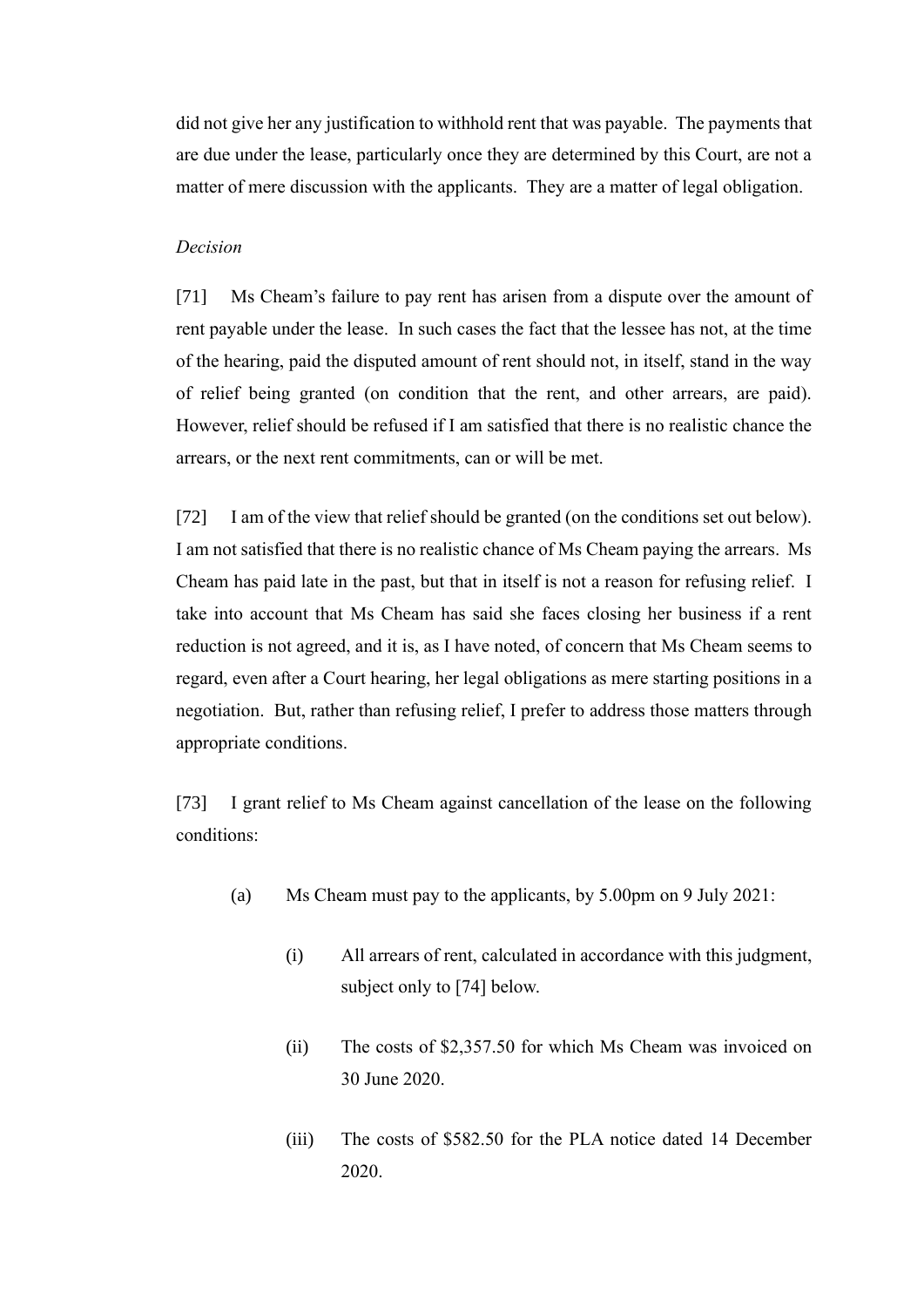- (iv) The costs of \$5,964.75 for which Ms Cheam was invoiced on 23 February 2021.
- (b) Ms Cheam must pay to the applicants, within ten working days of the applicants providing her with a calculation of the interest (at a rate of 12 per cent per annum) that is payable by her under cl 5.1 of the lease, the interest as calculated. If Ms Cheam disputes the amount calculated by the applicants, she must still pay that amount to the applicants, but I will then resolve the dispute on receipt of memoranda from the parties.
- (c) Ms Cheam must pay to the applicants, within ten working days of costs being agreed between the parties or determined by this Court, the costs of this proceeding, in accordance with [78] below.
- (d) Ms Cheam must pay to the applicants, on or before the due date each month, the monthly rent payable under the lease, calculated in accordance with this judgment.
- (e) If Ms Cheam fails to comply with any of these conditions, the applicants are entitled to apply, on five working days' notice, for an order for possession of the premises and cancellation of the lease.

[74] Condition (a) is subject to one qualification. In March 2021, Auckland was at Alert Level 3 for about a week. The applicants accept that cl 27.5 applied for that period. Ms Cheam paid only 75 per cent of the pre-1 April 2020 monthly rent for March 2021. That reflected her view that (i) the rent had not increased by 3.5 per cent on 1 April 2020 and (ii) she was entitled to an abatement of rent under cl 27.5. Because Ms Cheam was wrong about the 3.5 per cent increase, she must, as part of the condition in  $[73(a)(i)]$ , pay to the applicants for the March 2021 rent 75 per cent of the amount by which the monthly rent increased on 1 April 2020. As to the abatement to which Ms Cheam is entitled under cl 27.5 for March 2021, if the parties cannot agree they may file memoranda.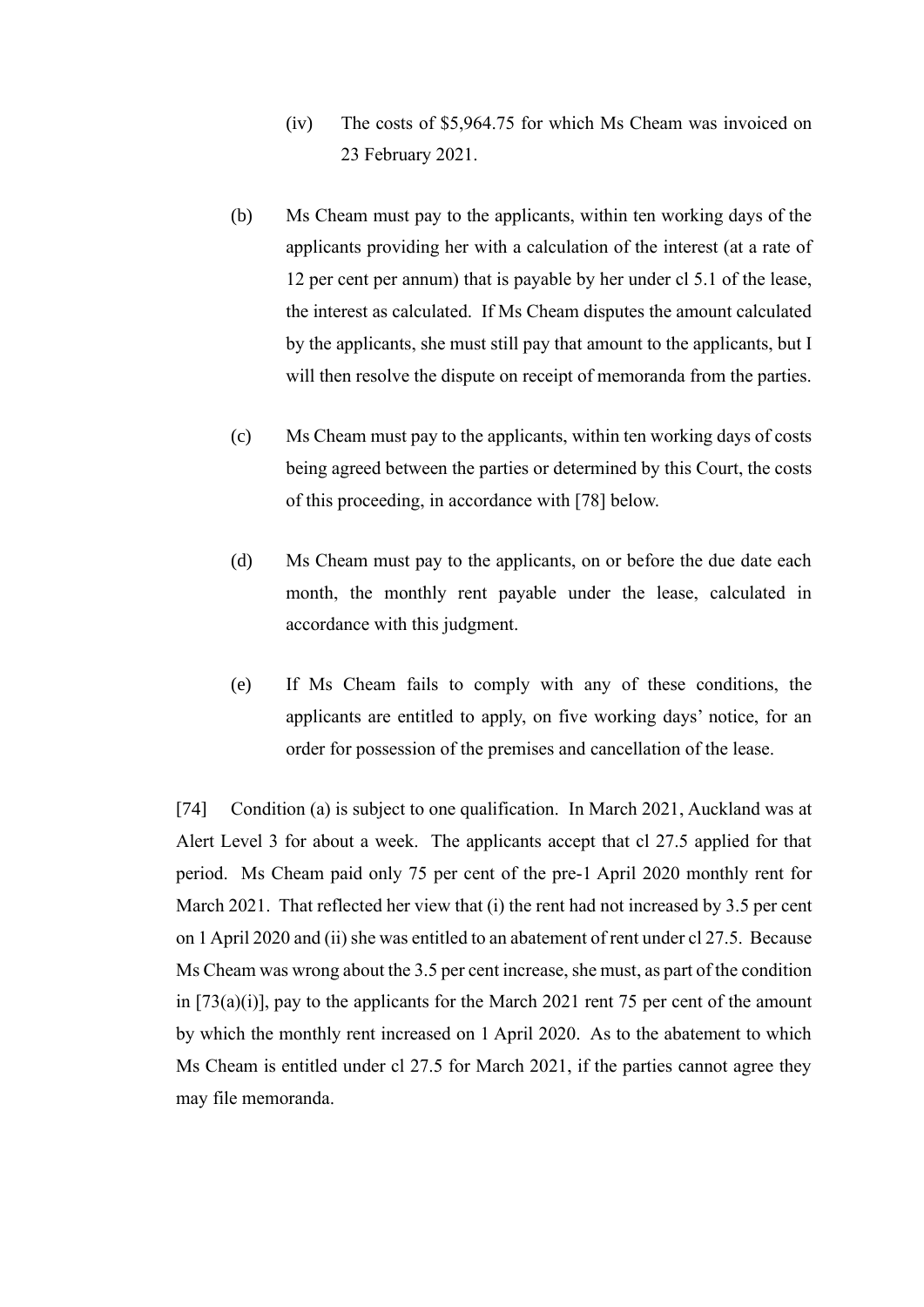[75] The applicants also sought costs, under cl 6.1 of the lease, for their solicitors' invoice dated 24 February 2021 and for the invoice dated 2 March 2021 from Auckland Investigations. It appears these costs arose from the applicants' attempt to re-enter the premises. I have not allowed for these costs in the conditions above. It should have been apparent to the applicants that a Court application was necessary.

#### **Costs of the proceeding**

[76] The applicants have succeeded in establishing that they are entitled to cancel the lease. Ms Cheam has succeeded in her application for relief. However, she was seeking an indulgence, and the usual rule is that a party seeking an indulgence, even when successful, should pay costs to the other party. There is no reason the usual rule should not apply. In the circumstances, it was reasonable for the applicants to oppose Ms Cheam's application for relief.

[77] The applicants are therefore entitled to recover from Ms Cheam their costs of this proceeding. The applicants seek indemnity costs under cl 6.1 of the lease. Clause 6.1 obliges Ms Cheam to pay the applicants' legal costs, "as between lawyer and client", of and incidental to the enforcement of the applicants' rights and powers under the lease.

[78] I find that the applicants' costs of this proceeding (including, for the avoidance of any doubt, the costs of opposing Ms Cheam's application for relief) are all "of and incidental to the enforcement of" the applicants' rights under the lease. In accordance with r 14.6, Ms Cheam is to pay to the applicants the actual costs and disbursements that they reasonably incurred in this proceeding. If that amount cannot be agreed, the parties may file memoranda: the applicants by 9 July 2021, Ms Cheam by 16 July 2021.

#### **Result**

[79] I find that the applicants are entitled to possession of the premises, and therefore to cancel the lease.

[80] I grant Ms Cheam relief against cancellation, on the conditions set out at [73].